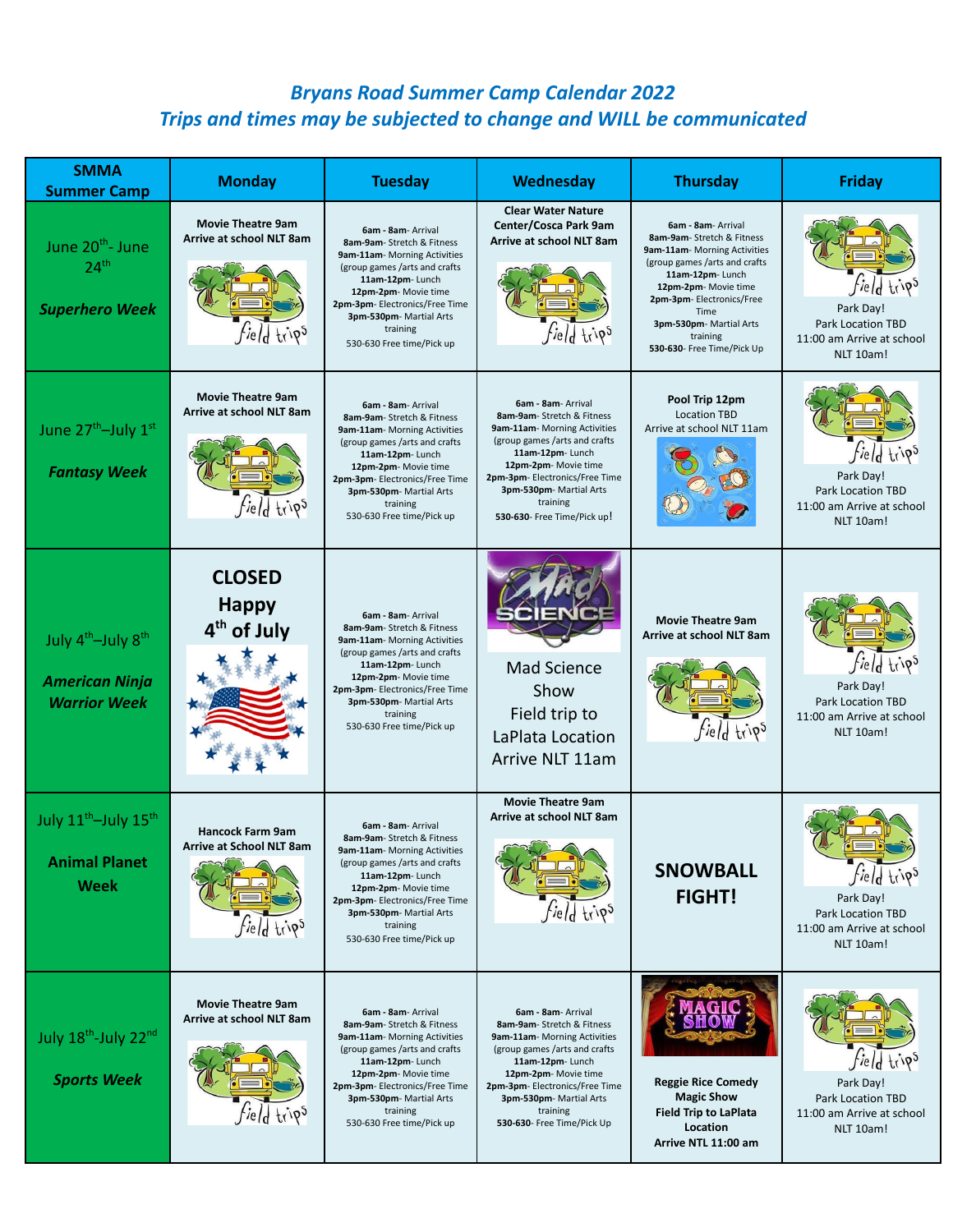| July 25 <sup>th</sup> -July 29 <sup>th</sup><br><b>Olympics Week</b> | <b>Movie Theatre 9am</b><br>Arrive at school NLT 8am<br><i>field</i> trips | 6am - 8am - Arrival<br>8am-9am-Stretch & Fitness<br>9am-11am- Morning Activities<br>(group games /arts and crafts)<br>11am-12pm-Lunch<br>12pm-2pm- Movie time<br>2pm-3pm-Electronics/Free Time<br>3pm-530pm- Martial Arts<br>training<br>530-630 Free time/Pick up         | 6am - 8am - Arrival<br>8am-9am- Stretch & Fitness<br>9am-11am- Morning Activities<br>(group games /arts and crafts)<br>11am-12pm-Lunch<br>12pm-2pm- Movie time<br>2pm-3pm- Electronics/Free Time<br>3pm-530pm- Martial Arts<br>training<br>530-630- Free Time/Pick up | Pool Trip 12pm<br><b>Location TBD</b><br><b>Arrive at school NLT 11am</b>                      | <i>field</i> trips<br>Park Day!<br><b>Park Location TBD</b><br>11:00 am Arrive at school<br>NLT 10am! |
|----------------------------------------------------------------------|----------------------------------------------------------------------------|----------------------------------------------------------------------------------------------------------------------------------------------------------------------------------------------------------------------------------------------------------------------------|-----------------------------------------------------------------------------------------------------------------------------------------------------------------------------------------------------------------------------------------------------------------------|------------------------------------------------------------------------------------------------|-------------------------------------------------------------------------------------------------------|
| Aug $1st$ – Aug $5th$<br><b>Ninja Week</b>                           | <b>Movie Theatre 9am</b><br>Arrive at school NLT 8am<br><i>field</i> trips | 6am - 8am - Arrival<br>8am-9am-Stretch & Fitness<br>9am-11am-Morning Activities<br>(group games /arts and crafts)<br>11am-12pm-Lunch<br>12pm-2pm- Movie time<br>2pm-3pm-Electronics/Free Time<br>3pm-530pm- Martial Arts<br>training<br>530-630 Free time/Pick up          | 6am - 8am - Arrival<br>8am-9am- Stretch & Fitness<br>9am-11am-Morning Activities<br>(group games /arts and crafts)<br>11am-12pm-Lunch<br>12pm-2pm- Movie time<br>2pm-3pm- Electronics/Free Time<br>3pm-530pm- Martial Arts<br>training<br>530-630- Free Time/Pick up  | Science Center/<br><b>Planetarium Arrive at</b><br><b>School NLT 8am</b><br><i>field</i> trips | <i>field</i> trips<br>Park Day!<br><b>Park Location TBD</b><br>11:00 am Arrive at school<br>NLT 10am! |
| Aug $8^{th}$ – Aug 12 <sup>th</sup><br><b>Space Week</b>             | <b>Movie Theatre 9am</b><br>Arrive at school NLT 8am<br><i>field</i> trips | 6am - 8am - Arrival<br>8am-9am-Stretch & Fitness<br>9am-11am-Morning Activities<br>(group games /arts and crafts)<br>11am-12pm-Lunch<br>12pm-2pm- Movie time<br>2pm-3pm- Electronics/Free Time<br>3pm-530pm- Martial Arts<br>training<br>530-630 Free time/Pick up         | 6am - 8am- Arrival<br>8am-9am-Stretch & Fitness<br>9am-11am- Morning Activities<br>(group games /arts and crafts)<br>11am-12pm-Lunch<br>12pm-2pm- Movie time<br>2pm-3pm- Electronics/Free Time<br>3pm-530pm-Martial Arts<br>training<br>530-630- Free Time/Pick up!   | Water Fight, Tilghman<br>Lake 9am<br>Arrive at school NLT 8am<br><i>field</i> trips            | <i>field</i> trips<br>Park Day!<br><b>Park Location TBD</b><br>11:00 am Arrive at school<br>NLT 10am! |
| Aug15 <sup>th</sup> -Aug 19 <sup>th</sup><br><b>Nerf Wars Week</b>   | <b>Movie Theatre 9am</b><br>Arrive at school NLT 8am<br><i>field</i> trips | 6am - 8am - Arrival<br>8am-9am-Stretch & Fitness<br>9am-11am-Morning Activities<br>(group games /arts and crafts)<br>11am-12pm-Lunch<br>12pm-2pm- Movie time<br>2pm-3pm- Electronics/Free Time<br>3pm-530pm- Martial Arts<br>training<br>530-630 Free time/Pick up         | <b>Nerf Wars!!!</b>                                                                                                                                                                                                                                                   | Pool Trip 12pm<br><b>Location TBD</b><br>Arrive at school NLT 11am                             | <i>field</i> trips<br>Park Day!<br><b>Park Location TBD</b><br>11:00 am Arrive at school<br>NLT 10am! |
| Aug $22^{nd}$ -Aug $26^{th}$<br><b>Summertime</b><br><b>Send Off</b> | <b>Movie Theatre 9am</b><br>Arrive at school NLT 8am                       | <b>6am - 8am</b> - Arrival<br>8am-9am-Stretch & Fitness<br>9am-11am- Morning Activities<br>(group games /arts and crafts)<br>11am-12pm-Lunch<br>12pm-2pm- Movie time<br>2pm-3pm- Electronics/Free Time<br>3pm-530pm- Martial Arts<br>training<br>530-630 Free time/Pick up | <b>Game Truck!</b><br>Arrive at school NTL 11am                                                                                                                                                                                                                       | <b>Talent Show!</b>                                                                            | <b>Pizza Party at the Park!</b><br><b>Arrive at school NLT</b><br>8am                                 |